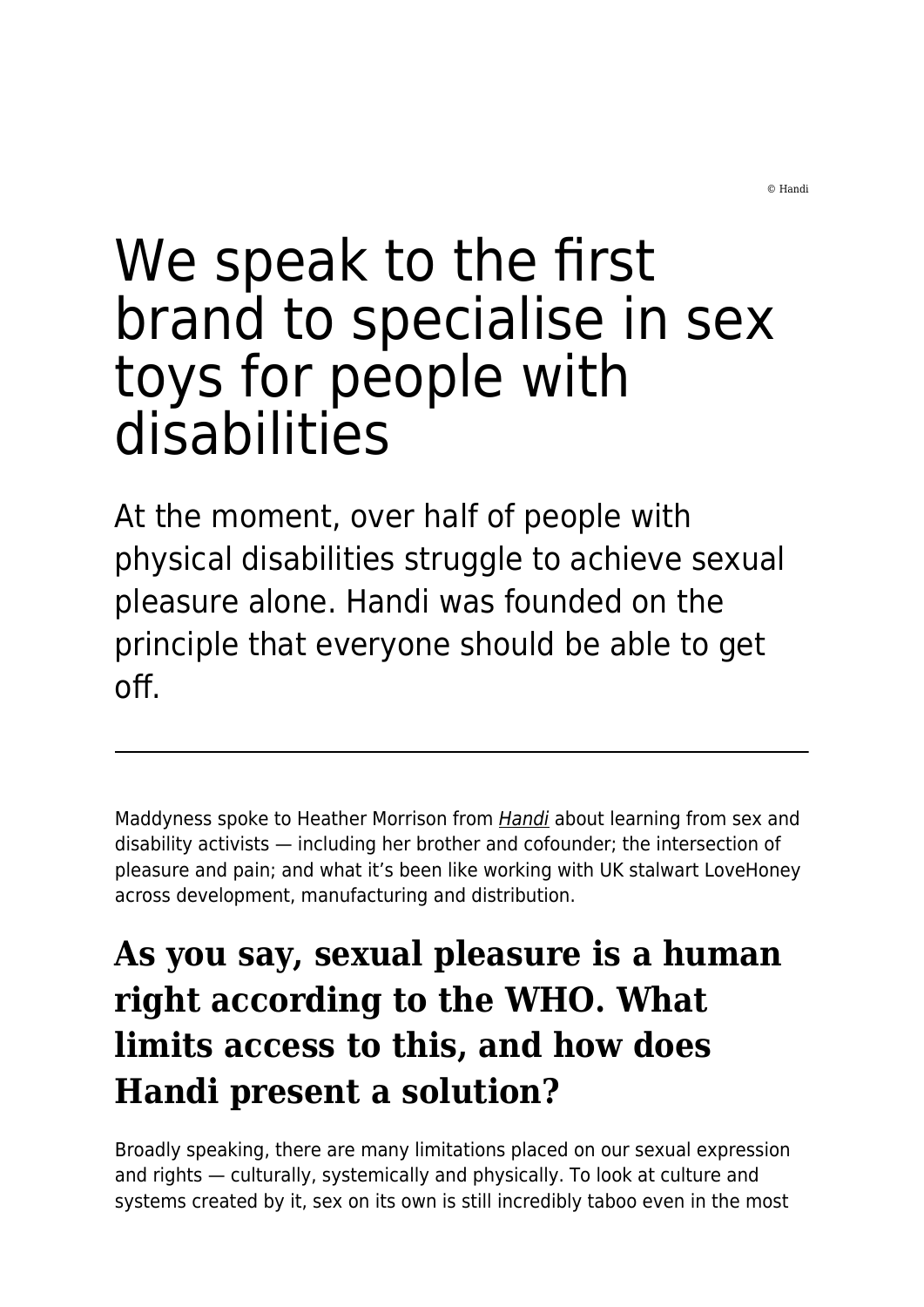open societies. This increases when you layer in self pleasure and masturbation, and even more so when you talk about disabilities and aging and sexual pleasure.

There is a broad belief system that disabled and aging people aren't sexual beings — that they don't have sexual needs or feelings or that they are asexual.

This means that necessary dialogue and conversation isn't taking place to create a sexually inclusive society, leaving those affected on the sidelines. The systems in place further enforce this — for example, many disabled people are not included in sex ed classes.

From a physical standpoint, the biggest barrier to self pleasure is hand limitations — from weakness, disabilities, lack of dexterity, arthritis, pain, injury etc. Despite hundreds of millions globally being affected, there are no toys on the market designed with this barrier in mind, leaving people feeling pretty frustrated.

Handi believes that everyone has the right to 'get off' and experience sexual pleasure regardless of abilities. So we are working to put pleasure within reach.

First, we are building a brand that tears down the taboos and opens up conversation and dialogue. The Handi Book of Love, Lust & Disability was our first major release to achieve this.

Second, we are creating the first line of sex toys for people who cannot use their hands. Co-created with the design, clinical and disabled communities to ensure we are solving the problem at hand, pun intended. To this end, our first product, called the Handi Joystick, is set to go to presale in May and removes the need for hands and fine motor skills across the entire user experience, from packaging to using to cleaning, charging and storage. We're making sure to consider every step, start to finish.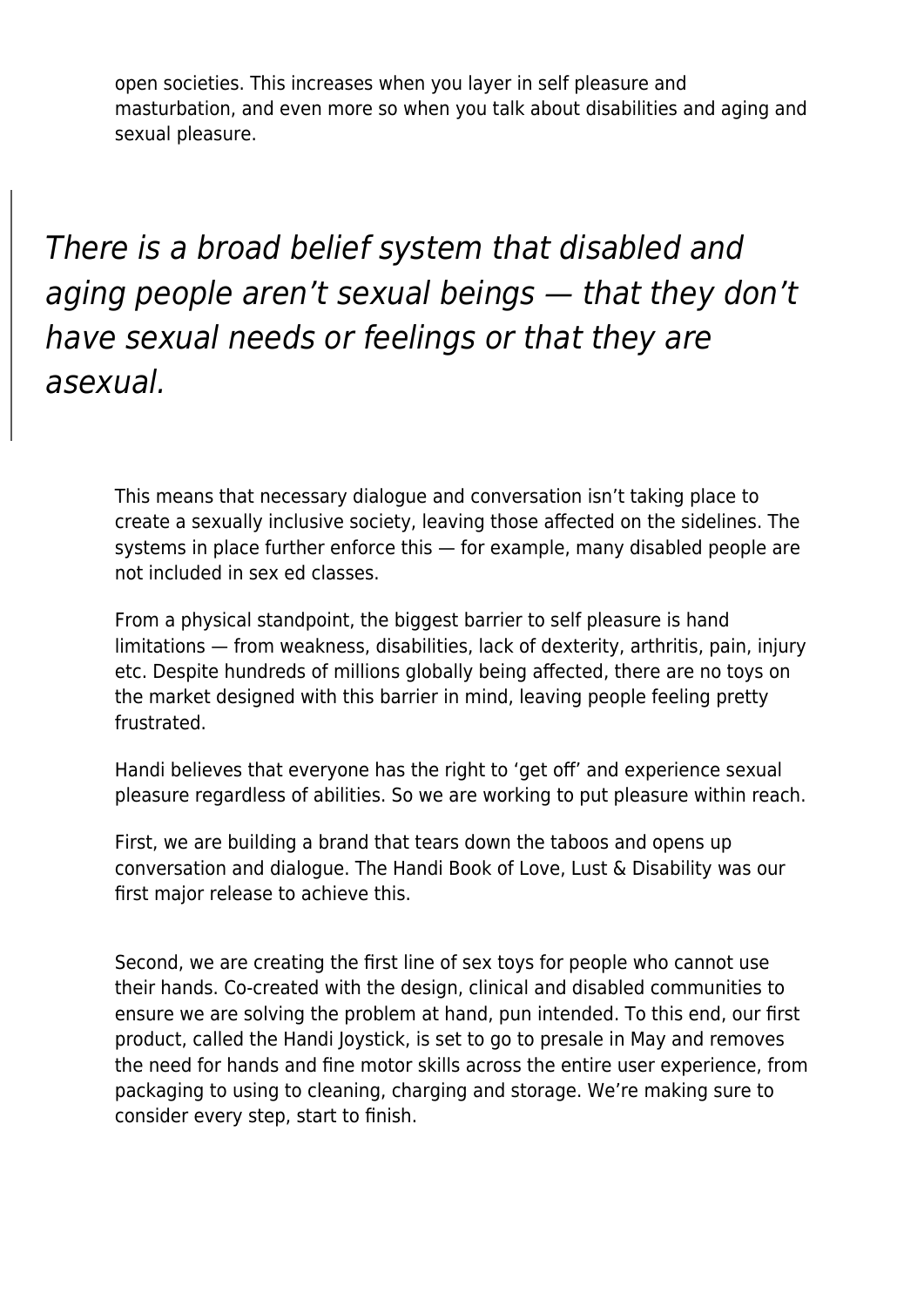# **What inspired you to start up the business?**

My younger brother and cofounder Andrew Gurza is a disabled man and also a sex+disability activist. Through his work and lived experience he gave me my lightbulb moment and made me aware of the problem — to be honest, it's one that I had never thought about before, like so many of us who are able to selfpleasure any time we like.

That's something I will never take for granted ever again. Once I had this lightbulb moment, I couldn't shake it.

And we decided to tackle the problem and see if we could help people access their human right to sexual pleasure.

Heather and Andy, cofounders of Handi.

#### **Did you have prior expertise?**

My background is innovation and brand strategy — so I am familiar with what it takes to build a strong brand with meaning. And I know how to create products and services that matter based on design thinking and human centered principles.

Andrew brings his lived experience and over a decade working as sex+disability activist, shining a light on this topic. So we're a pretty amazing team to tackle this problem.

However, neither of us are designers or occupational therapists, so we've made sure that we have the best minds in both fields working on this project, including Dr Judith Glover from RMIT University — who holds a PhD in sex toy design, and sr. occupational therapists with sexual health backgrounds.

We've recently partnered with adult retailer and manufacturer Lovehoney to help product development, manufacturing and distribution, ensuring we'll be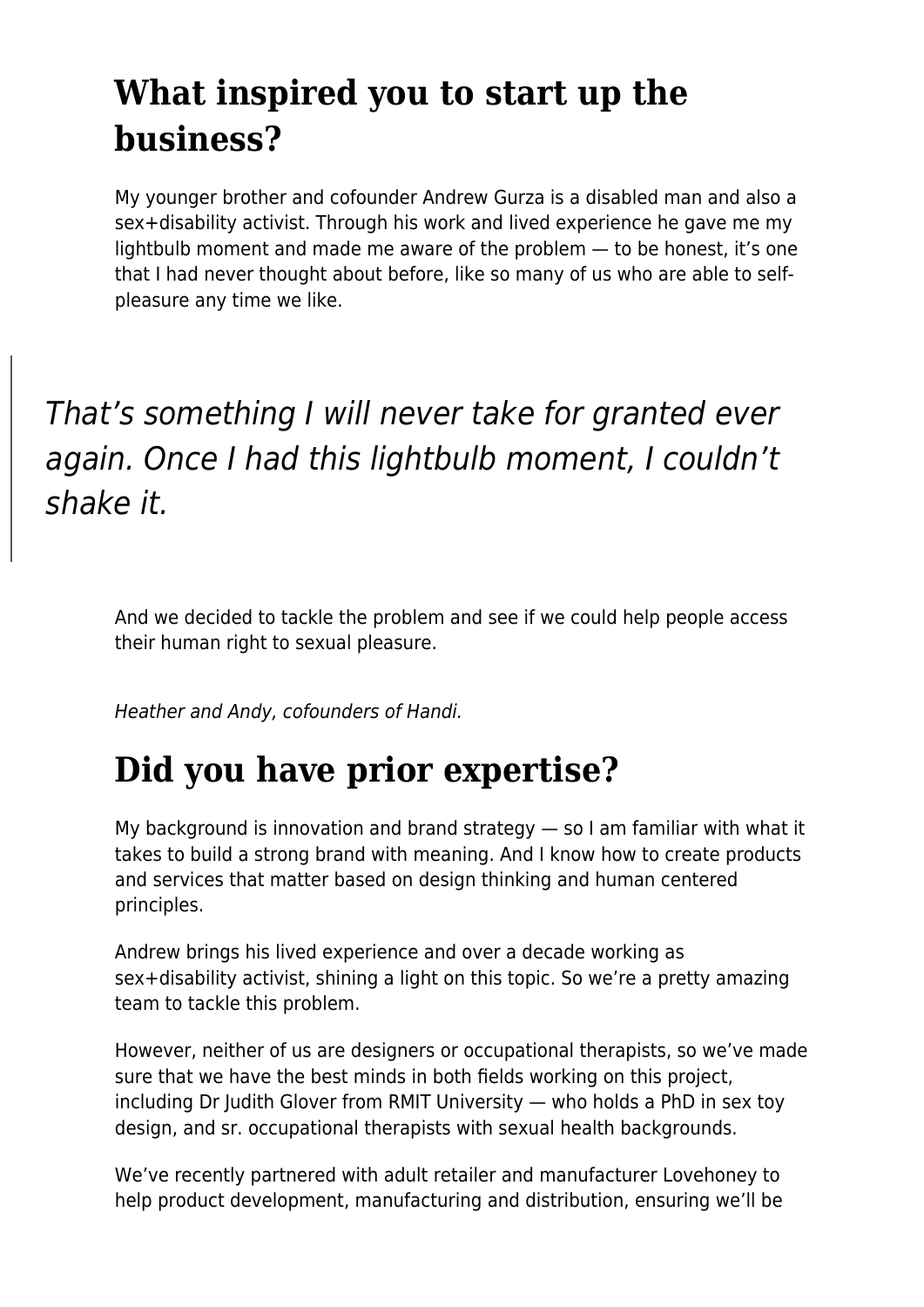able to get our products into homes and bedrooms globally.

### **What have the biggest challenges been? Manufacturing, funding, stigma?**

We've run into three major challenges:

Infrastructure wary of taboo — Because of the taboo nature of sextech, things like infrastructure and traditional marketing platforms are more difficult to navigate. It's harder, for example, to find an insurance provider and even created a few extra hurdles in setting up our business at the beginning.

From a marketing POV, they say sex sells, but not on Facebook and Instagram. The main social platforms, which most startups are able to use, are off the table for us as they remove our content, even when it's not product related, due to very strict regulations that don't even allow sexual health and wellness conversations to take place.

We are constantly caught between trying to force FB to take our money, and wanting nothing to do with a platform that doesn't align with our values.

Hardware is hard — When we set out to completely reimagine sex tech for disabled people, we had never heard this turn of phrase commonly used in startup land.

Essentially, birthing a physical product into the world takes more capital and work than it does to create an app or online marketplace. It involved design, testing, physical prototypes, materials, manufacturing, shipping and meeting of regulatory standards, to name a few.

There are far more hurdles standing in the way of a hardware business than there are for software. We are still in the process of navigating these. However, we have an amazing team of advisors, advocates and partners helping us every step of the way.

Investment — Underpinning both of these is the lack of investment for sextech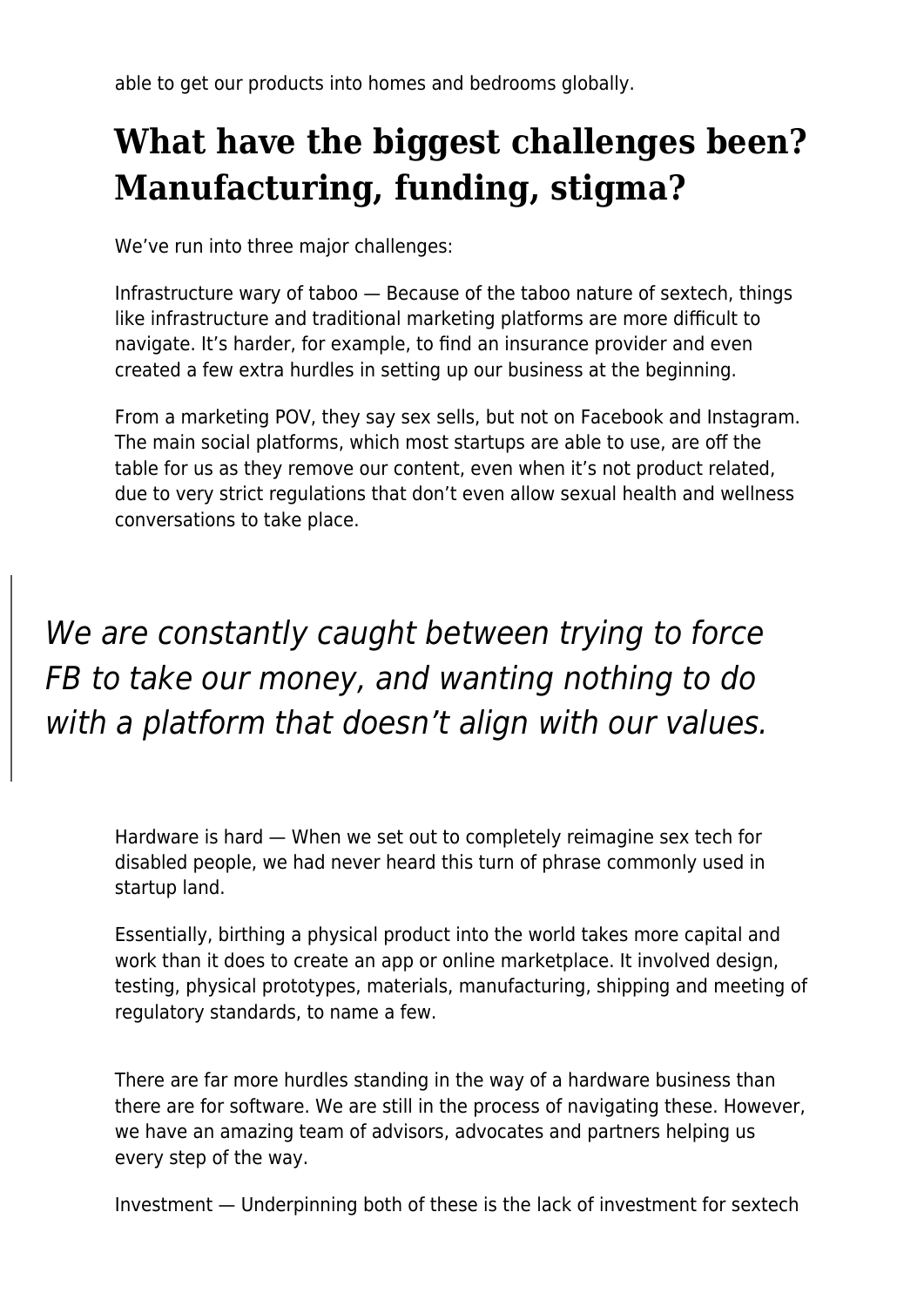from traditional VCs and even family or business grants. Many don't want sextech associated with their names or don't understand the incredible value and ROI within the category (currently estimated at \$32B annual revenue). If we had more investment across the category and certainly within Handi, both of the previous two issues would be resolved.

# **Is disability often considered across the sextech landscape? How do you differ from any competitors?**

No, it's not often considered. I wouldn't go as far as to say it's never considered but when it is (which is rarely) it's an afterthought or a bolt-on. It's not core to the mission or design.

"Handi is the first brand that is designing products and a brand that specifically focuses on the needs of the growing disabled population."

Our populations are aging and as we age, our likelihood of disability dramatically increases. So this isn't a niche play — it's a mass market play. Because there are 500,000,000 people globally currently affected and rising. Not to mention, universal design benefits us all. Whether it's as we age, incur a disability, or benefit from designs today.

Our research has told us that +80% of able-bodied people are interested in hands-free sextech. But instead of going mass, and then trying to squeeze in disability later, we are focusing on the highest unmet need, and then ensuring that there is mass appeal. We've flipped the script.

# **Tell us about your partnership with LoveHoney. Do you think they have changed the world of sextech as a**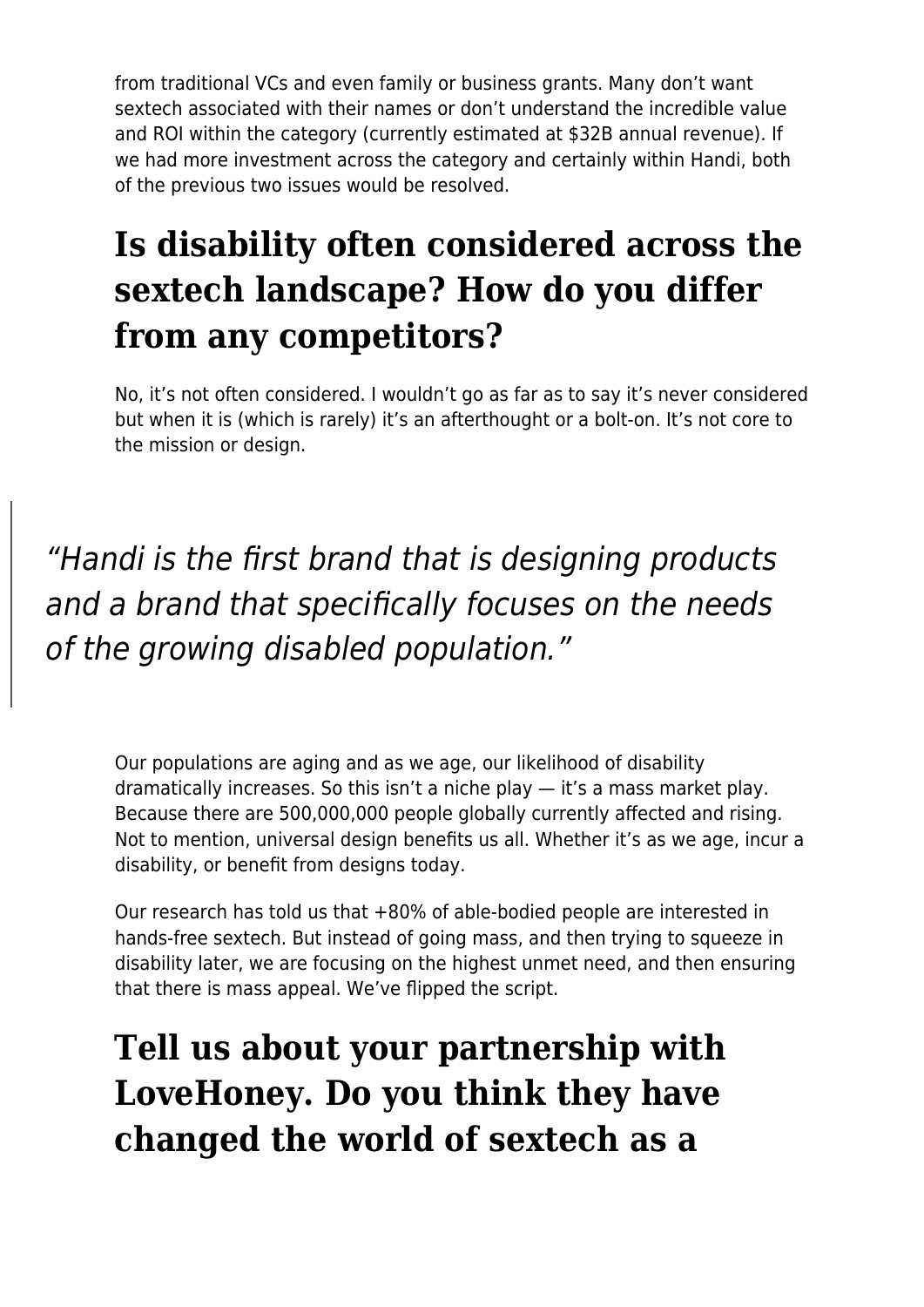#### **brand?**

Our partnership started with the release of The Handi Book, which LoveHoney helped distribute and retail globally. It has now moved into The Handi Joystick, our first product.

It's incredibly exciting for us as LoveHoney provides decades of experience in product development, manufacturing and distribution globally, which we can leverage. It massively derisks the supply chain and logistics pipeline that so many hardware startups can get caught in.

I don't know that I can claim it's changed the world of sextech as a brand that's a big claim — but the team's purpose is to be 'the sexual happiness people', which ladders into our mission of putting sexual pleasure within reach in a really great way.

Both brands are incredibly inclusive and want to ensure sexual rights and freedoms, for everyone. It's been an amazing experience working with such a large entity; we've learnt from the team's experience and benefited from the networks they've already set up. Further to that, they believe in our mission and have been incredibly supportive. We couldn't have asked for a better partnership.

### **Can you give us a few of the top insights from your recent book on Love, Lust and Disability?**

The Handi Book was the first product and first book that Handi released. It was born from the realisation that while there is content that exists about sex and disability, it's all very clinical and very focused on the mechanics — can disabled people have sex (yes), are they sexual beings (yes; since they're people just like everyone else, some are sexual some aren't), how do they have sex (depends and is personal preference and based on their abilities), and so on.

There was nothing that really went deeper and got under the skin of the issue.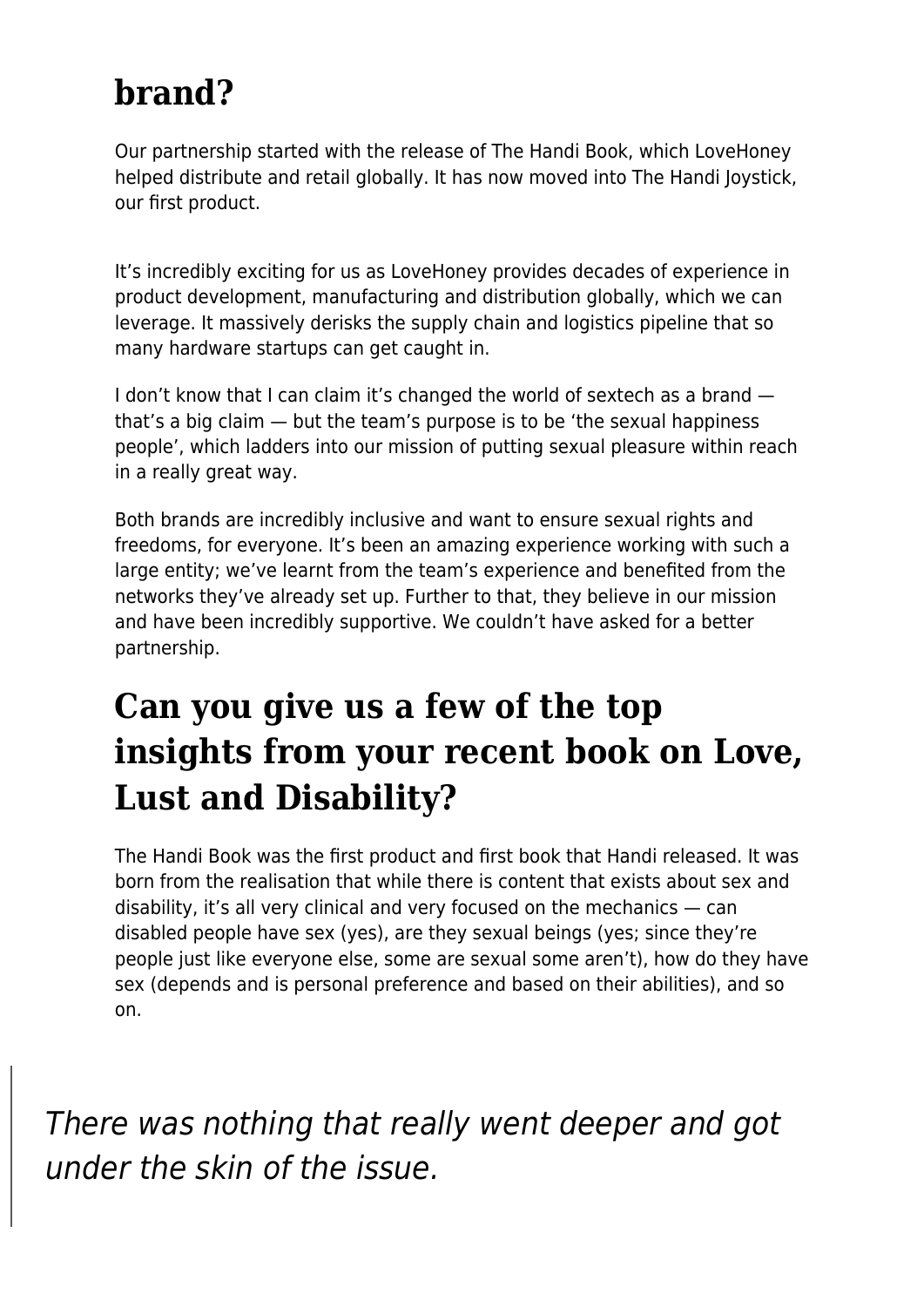Nothing that looked at what it \*feels\* like to have sexual experiences and a disabled experience. We wanted to fill that void, looking at questions that had never before been openly explored and talked about. Certainly not published.

Questions like: What was your best sexual experience and what was your worst? What's the sexiest thing anyone's ever said to you about your disability? How does your disability influence your body image? What's it like to be the sexual partner of a disabled person?

We took these questions and many others to the community, working with 50 disabled contributors from all ages, backgrounds, geographies and disabilities to give their voices a space and place where they have been silenced and ignored for so long. The book is [now available in print, audio and digital](https://thatshandi.co/collections/shop) with every single dollar of profit helping to fund our first toy, The Handi Joystick.

In terms of insights, we learned so much creating this book and every one of us took something different away from it. Some really interesting findings for me included the intersection of pleasure and pain — with so many people talking about how sexual pleasure was the only way they could escape chronic pain, some even claiming it was more effective than morphine!

On the flip side, many people talked about seeking out pain within their sexual experiences in order to feel in control of something they don't have control in during their day-to-day.

Another chapter that really got to me was the chapter on Coming Out and how so many people felt stronger and more confident once they owned their disability and surrendered to it instead of hiding or fighting it.

I promise you, every person who reads it will take away something different and learn something unexpected.

For more candid insights on the world of sexual wellness and sex tech, listen to our new podcast. [VOICE by Maddyness is available on Spotify and Apple](https://shado-mag.us4.list-manage.com/track/click?u=2d2957d3712c8bf4082177d28&id=c429e1854c&e=fcb1dfcdc1) [podcasts now.](https://shado-mag.us4.list-manage.com/track/click?u=2d2957d3712c8bf4082177d28&id=c429e1854c&e=fcb1dfcdc1)

Host Graham Hussey speaks to: the investment banker and gynaecology doctor behind [HANX](https://shado-mag.us4.list-manage.com/track/click?u=2d2957d3712c8bf4082177d28&id=9aefb4746e&e=fcb1dfcdc1); the cofounder of the UK's most-funded sextech startup, [MysteryVibe](https://shado-mag.us4.list-manage.com/track/click?u=2d2957d3712c8bf4082177d28&id=58b709ea6c&e=fcb1dfcdc1); the entrepreneur democratising digital sex therapy, based on his own personal hardship, at [Blueheart](https://shado-mag.us4.list-manage.com/track/click?u=2d2957d3712c8bf4082177d28&id=30f0cc91c4&e=fcb1dfcdc1); the hostess with the mostess behind [Killing Kittens](https://shado-mag.us4.list-manage.com/track/click?u=2d2957d3712c8bf4082177d28&id=edd45bf389&e=fcb1dfcdc1), which has taken to hosting online sex parties over lockdown; and the MADE.COM founder turned sextech pioneer behind [Kama](https://kama.co/).